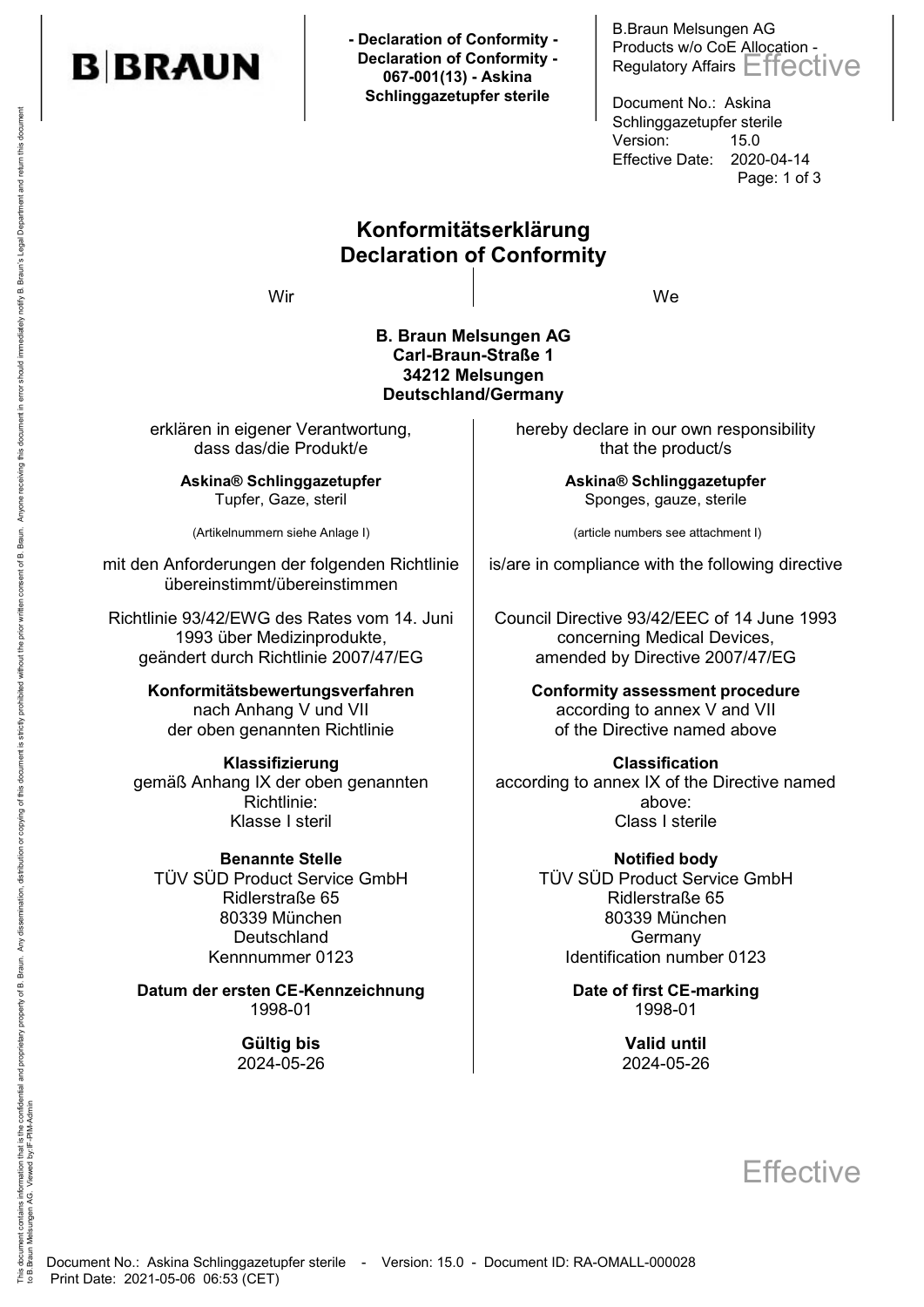

 **- Declaration of Conformity - Declaration of Conformity - 067-001(13) - Askina Schlinggazetupfer sterile**

B.Braun Melsungen AG Products w/o CoE Allocation - Regulatory Affairs Effective

Document No.: Askina Schlinggazetupfer sterile<br>Version: 15.0 Version: Effective Date: 2020-04-14 Page: 2 of 3

#### Anlage I / Attachment I

| Art.-Nr. / Art. No. | <b>Produktname / Product Name</b> | Klasse / Class       |
|---------------------|-----------------------------------|----------------------|
| 9016007             | Askina® Schlinggazetupfer         | l steril / I sterile |
| 9016015             | Askina® Schlinggazetupfer         | steril / I sterile   |

#### Amendment Information

| <b>Version</b>  | <b>Description of the changes</b>          |
|-----------------|--------------------------------------------|
| -11             | Annual revision acc. to TÜV audit May 2009 |
| 12              | Annual revision acc. to TÜV audit May 2009 |
| $\overline{13}$ | Annual revision acc. to TÜV audit 05-2009  |
|                 | Version 1: BBMAG OPM; Version 2: BBMAG     |
| 14              | Adaption to SOP HO-DDDD-M-5-2-05-715       |
| 15              | Adaptation of validity to the MDR-deadline |

### **Effective**